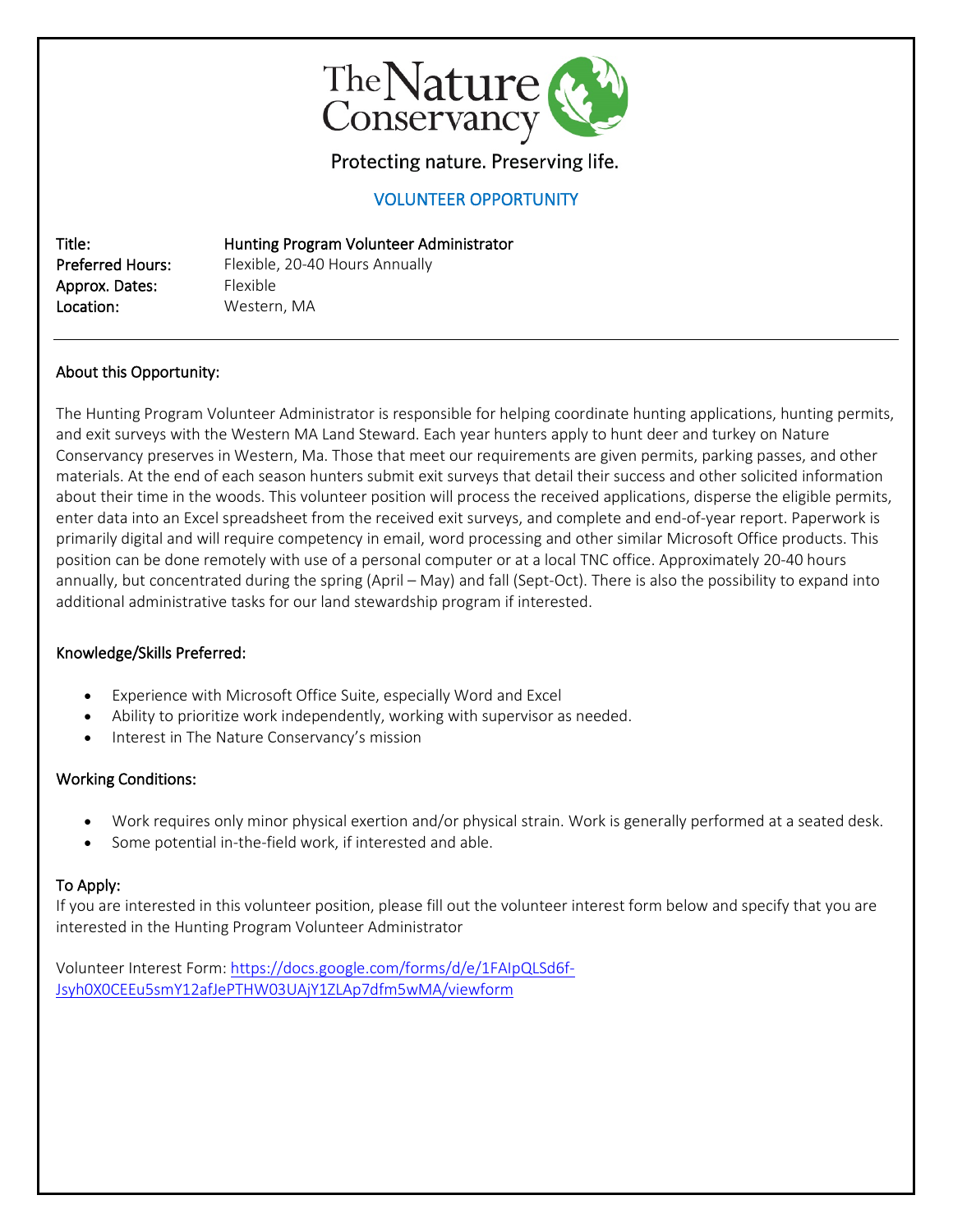

# Protecting nature. Preserving life.

## VOLUNTEER OPPORTUNITY

| Title:                  | <b>Preserve Monitor Volunteer</b> |
|-------------------------|-----------------------------------|
| <b>Preferred Hours:</b> | <b>Elexible</b>                   |
| Location:               | Western MA Preserves              |

## About this Opportunity:

The Nature Conservancy in Massachusetts (Great Barrington Office) is seeking a Preserve Monitor Volunteer to assist with various stewardship projects including:

- Visiting agreed upon preserve 2 to 12 times per year
- Assessing and communicating the condition of the preserve with TNC staff members
- Walking the property boundary to document and report any trespass or land abuse issues
- Reporting on the condition of trails, parking areas and other public areas
- Identifying and mapping invasive species present
- Participating in volunteer workdays at the preserve
- Documenting hours at the preserve and submitting a trip report after each visit

They will work closely with the Great Barrington Land Steward.

#### Knowledge/Skills Preferred:

- Ability to navigate by map
- Experience with trail maintenance using non-power tools
- Ability to prioritize work independently, working with supervisor as needed.
- Interest in The Nature Conservancy's mission

#### Working Conditions:

• Work requires some physical exertion and/or physical strain. Work environment may involve exposure to disagreeable elements. Volunteer should have basic physical fitness to hike moderately challenging outdoor terrain.

## To Apply:

If you are interested in this volunteer position, please fill out the volunteer interest form below and specify that you are interested in the Preserve Monitor Volunteer Position.

Volunteer Interest Form: [https://docs.google.com/forms/d/e/1FAIpQLSd6f-](https://docs.google.com/forms/d/e/1FAIpQLSd6f-Jsyh0X0CEEu5smY12afJePTHW03UAjY1ZLAp7dfm5wMA/viewform)[Jsyh0X0CEEu5smY12afJePTHW03UAjY1ZLAp7dfm5wMA/viewform](https://docs.google.com/forms/d/e/1FAIpQLSd6f-Jsyh0X0CEEu5smY12afJePTHW03UAjY1ZLAp7dfm5wMA/viewform)